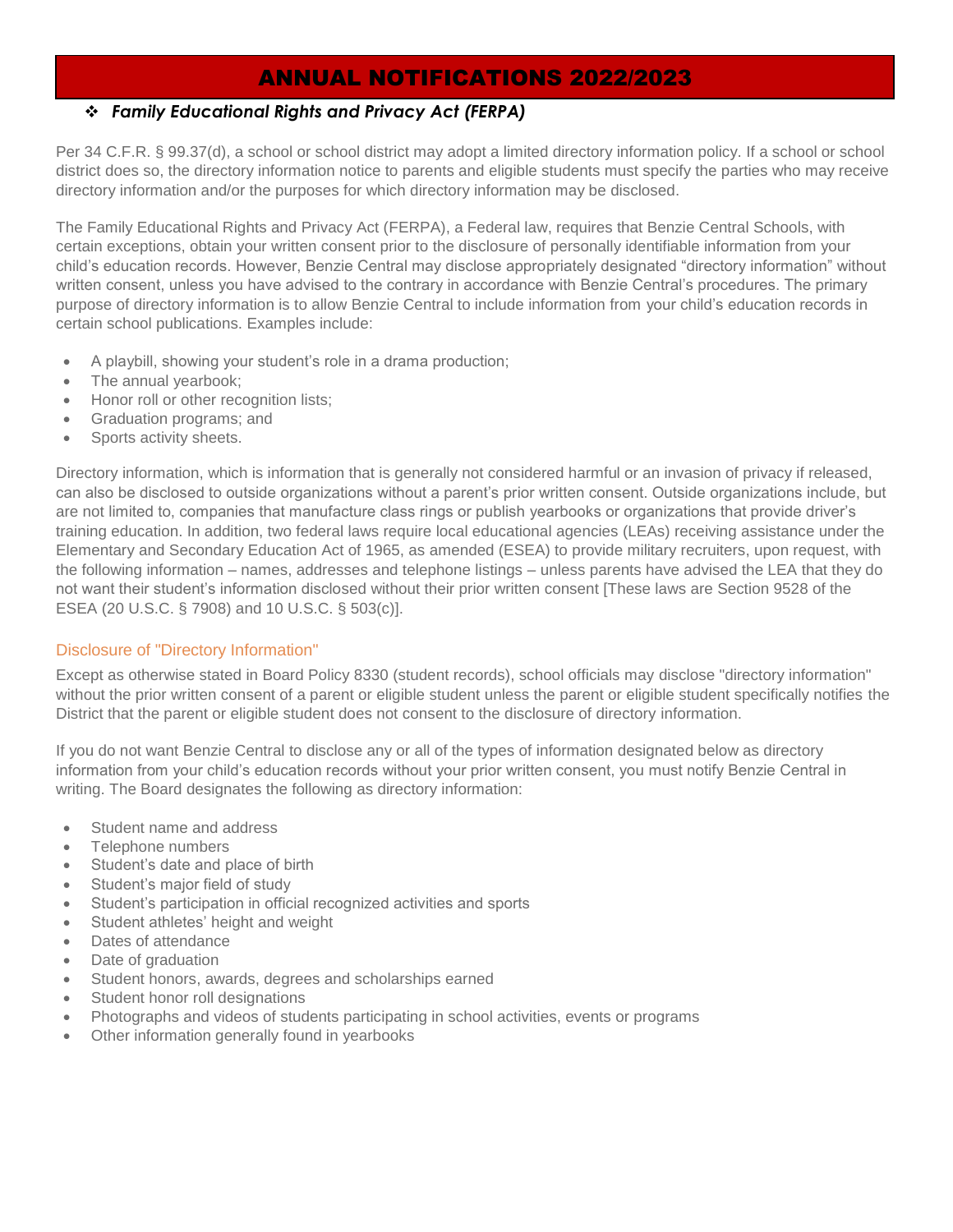## ❖ *Concussion Awareness*

To provide for the safety of student athletes, all athletic programs of the district shall comply either with the concussion protocols of the Michigan High School Athletic Association, or the protocols set forth in AG 5340.01, which shall meet all the requirements of state law and Department of Community Health guidelines regarding concussion awareness training and protection for youth athletes. The district shall comply with whichever standards are more protective.

The Michigan High School Athletic Association is providing athletic participants at each MHSAA member junior high/middle school and high school with insurance that is intended to pay accident medical expense benefits resulting from concussion. The suspected concussion must be sustained while the athlete is participating in an MHSAA in-season covered activity (practice or competition). This program intends to assure that all eligible student-athletes in MHSAA member schools in grades 7 through 12, male and female, in all levels of all sports under the jurisdiction of the MHSAA, receive prompt and professional attention for head injury events even if the child is uninsured or under-insured. Accident medical deductibles and co-pays left unpaid by other policies may be reimbursed under this program. For additional information, please contact our Benzie Central Athletic Director, Eli Harris, at 231-882-4497.

## ❖ *Pesticide Application*

State of Michigan law requires that schools and daycare centers that may apply pesticides on school or daycare property must provide an annual notification to parents or guardians of students attending the facility.

Please be advised that the Benzie County Central Schools utilizes an Integrated Pest Management (IPM) approach to control pests. IPM is a pest management system that utilizes all suitable techniques in a total pest management system with the intent of preventing pests from reaching unacceptable levels or to reduce an existing population to an acceptable level. Pest management techniques emphasize sanitation, pest exclusion, and biological controls. One of the objectives of using an IPM approach is to reduce or eliminate the need for chemical applications of pesticides. However, certain situations may require the need for pesticides to be utilized.

As required by State of Michigan law, the school or daycare will provide advance notice regarding the non-emergency application of a pesticide such as an insecticide, fungicide or herbicide, other than a bait or gel formulation, that is made to the school or daycare buildings or grounds. Advance notice will be provided, even during periods when not in session. Advance notice is not given for the use of sanitizers, germicides, disinfectants or anti-microbial cleaners. In certain emergencies, such as an infestation of stinging insects, pesticides may be applied without advance notice to prevent injury to students, but the school or daycare will provide notice following any such application.

Advance notice of pesticide applications, other than a bait or gel formulation, will be given by at least 2 methods by which advance notice of the applications of a pesticide will be given at least 48 hours before the application. The first method will be by posting at the main entrance to the school / early childhood center, which is located at 9300 Homestead Rd. Benzonia, MI., 49616. The second method will be by the method(s) checked below:

Posting information on the school website and emailed monthly in the district E-Newsletter, The Husky Hub  $\Box$ 

Please be advised that parents or guardians of children attending the school or day care center are entitled to receive the advance notice of a pesticide application, other than a bait or gel formulation, by first class United States mail postmarked at least 3 days before the pesticide application, if they so request. If you prefer to receive the notification by first class mail, please contact Catina Crossman in the Central Business Office by calling 231-882-9653

Please be advised that parents or guardians of children attending the school may review the school's Integrated Pest Management program and records of any pesticide application upon request. Contact Director of Operations, Mike Zielinski at 231-882-9653 or zielinskim@benzieschools.net

## ❖ *Asbestos*

In compliance with the parent/guardian and staff notification requirements specified in the Environmental Protection Agency's (EPA) Asbestos Containing Materials in Schools: Final Rule and Notice, as directed by the Asbestos Hazard Emergency Response Act (AHERA) of 1986, the following information regarding asbestos can be found in the AHERA Management Plan Book located in your building principal's office: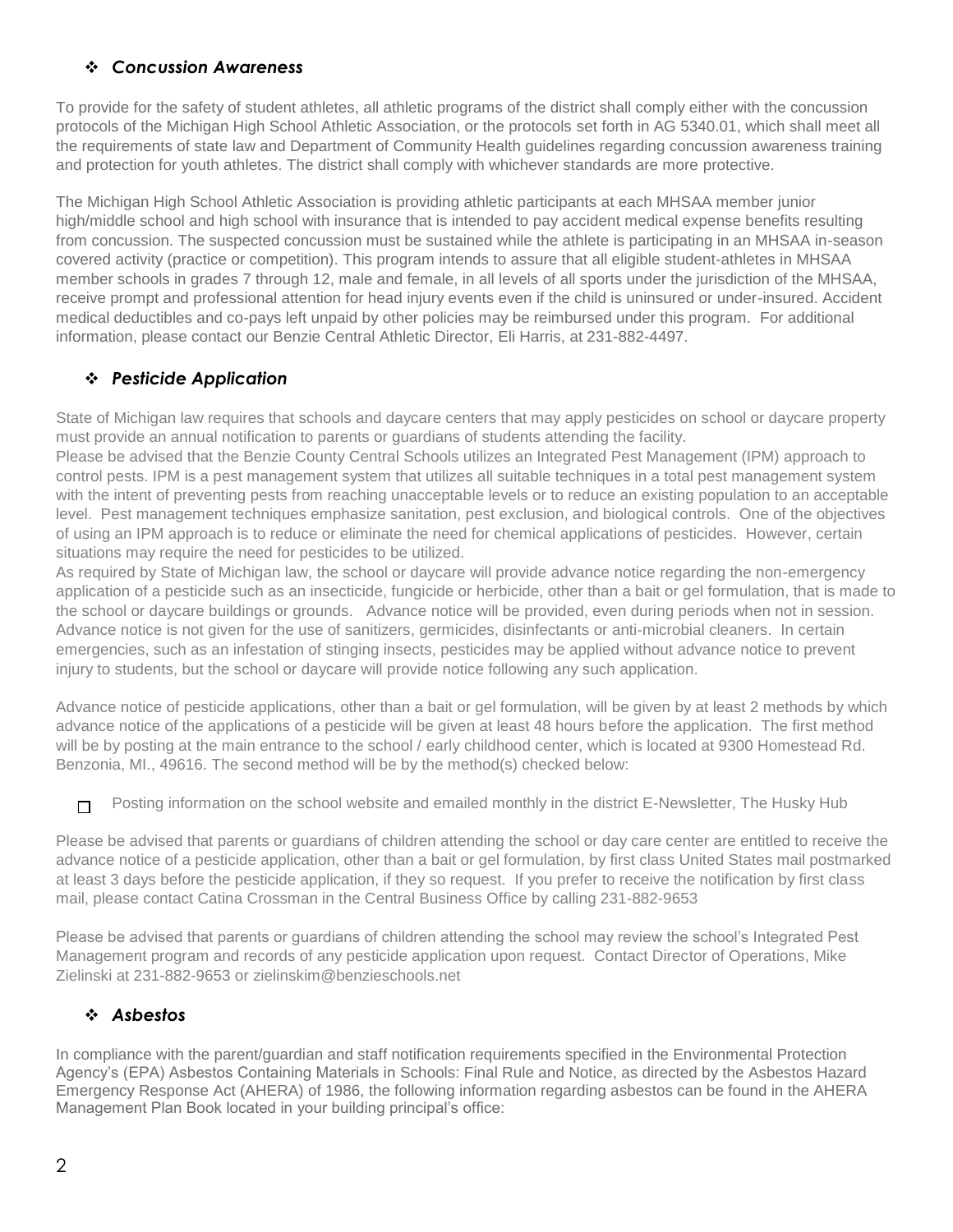- Building Inspection
- The Management Plan
- The Response Actions
- Periodic Surveillance Schedule
- Re-inspection Schedule

Asbestos activities in the last year include: Regular six-month surveillance and scheduled re-inspection were performed for all sites. Normal operations and maintenance was performed at each site. Projects include removal of old floor tile at Benzie Central High School. Activities are determined from regular six-month periodic surveillance, inspections and scheduled projects. For more information, you may contact our Director of Operations, Mike Zielinski at 231-882-9653.

#### ❖ *McKinney-Vento Homeless Assistance Act*

Children who meet the Federal definition of "homeless" will be provided a free appropriate public education in the same manner as all other students of the District. To that end, homeless students will not be stigmatized or segregated on the basis of their status as homeless and will be assigned to the school serving those non-homeless students residing in the area in which the homeless child is actually living. The District shall establish safeguards that protect homeless students from discrimination on the basis of their homelessness as set forth in district policy 5111.01. For more information, please contact our McKinney Vento Liaison, Rachel Anderson at 231-275-7730.

#### ❖ *Nondiscrimination*

The government has made legal provisions to ensure that no person is discriminated against on the basis of the protected classes of race, color, national origin, gender, sex (including sexual orientation or transgender identity), age (except as authorized by law), religion, height, weight, marital or family status, military status, ancestry, genetic information, or any other legally protected category, (collectively, "Protected Classes") in its programs and activities, including employment opportunities. In order to protect these rights and assure compliance, Traverse City Area Public Schools has appointed Cindy Berck as Coordinator of Title VI, Title IX, Section 504, the Age Discrimination Act, and Title II.

Inquiries concerning the application of, or grievances for, any of these regulations or concerns that the rights of an individual may have been violated should be directed to:

Mrs. Amiee Erfourth **Superintendent** Benzie County Central Schools 9300 Homestead Rd. Benzonia, MI 49616 (231) 882-9653 [erfourtha@benzieschools.net](mailto:clasend@benzieschools.net)

Any person who feels that the rights of an individual may have been violated in relationship to the provision of equal opportunity in any education programs, activities, or services may contact the same individual noted above. All board policies, administrative guidelines and forms regarding harassment can be found at neola.com/benzie-mi

### ❖ *Immunizations*

Pursuant to the provisions of the Michigan Department of Community Health and Michigan Department of Licensing and Regulatory Affairs (LARA), the board requires that all students be compliant in regard to immunizations. The only exception to be non-compliant would be a parent/guardian submitting a signed waiver of immunization. All waivers are to be administered by a local health care provider and made available to the school to remain on file. Waivers need to be submitted yearly.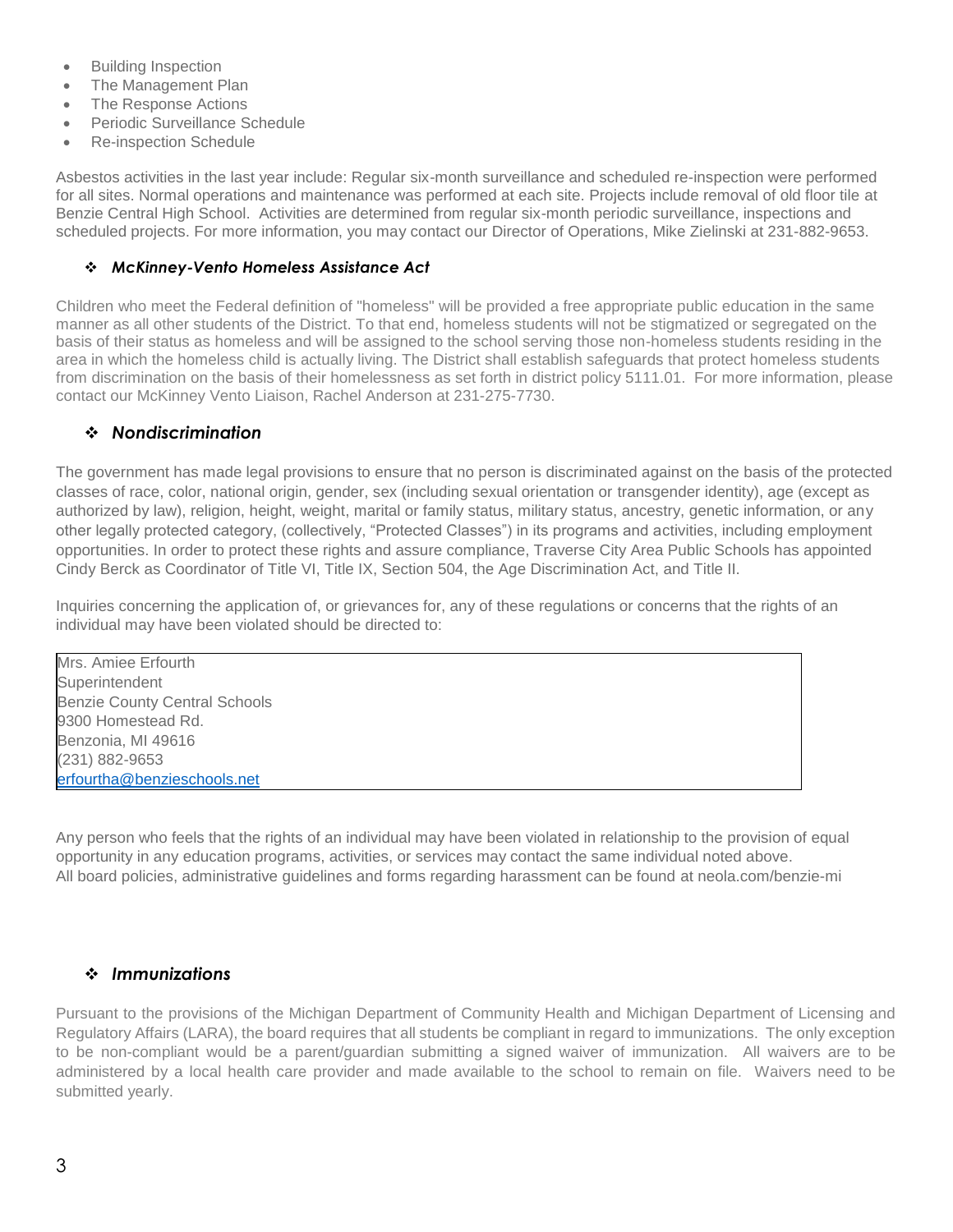## ❖ *Child Find Special Education / Section 504 Notice*

Benzie County Central Schools offers evaluations, programs and services to individuals who are identified as having, or who are suspected of having, a disability as defined in either the Individuals with Disabilities Education Act (IDEA) or Section 504 of the Rehabilitation Act of 1973. These services are available to eligible person's ages 0-26 who reside within, or attend a K-12 school program within Benzie County Central Schools' district attendance boundaries. Referrals are accepted from parents, staff members, community agencies and other interested parties. For more information about available services, parent/student rights or referral procedures, contact our BCCS 504 Coordinator, Sharyl Corey at (231) 378-4164 or [coreys@benzieschools.net.](mailto:coreys@benzieschools.net)

#### ❖ *District Policies & Administrative Guidelines*

Benzie County Central Schools' Board of Education has developed specific district policies and administrative guidelines regarding student and staff behavior. Policies and guidelines cover virtually all areas of behavior including smoking, drugs, dress, weapons, sexual harassment and use of the internet. In addition, each building has a student code of conduct that specifies the behavior expected of its students. The district's student/parent handbook also provides a compilation of information that every student and parent should know. Copies of the Student/Parent Handbooks and all district policies and administrative guidelines are available online at www.benzieschools.net, or by requesting a copy at the building level.

#### ❖ *Free and Reduced School Meals*

Benzie County Central Schools is proud to offer healthy meals to our students every day in school. Whether or not your child plans to participate in the free and/or reduced meals program, gathering information on the number of students who qualify is still vital for the district. It is used not only to determine meal prices for qualifying families, but it is also used as part of the application process for a number of grands and other opportunities BCCS participates in. We are pleased to be able to offer qualifying families with free or discounted meal rates, so if you think your family might qualify, please apply today. To apply online, visit [www.lunchapp.com](http://www.lunchapp.com/) and follow instructions for Benzie County Central Schools. Families who were approved for free and reduced meals last year, will need to complete a new application for the 2020-2021 school year. Individual questions may be directed to Lisa Purchase, Chartwells Food Service, 231-882-4497.

#### ❖ *Notice of Video Surveillance/Electronic Monitoring*

All BCCS facilities utilize video surveillance/electronic monitoring equipment to observe, monitor and/or record the behavior and activity of all persons on school property or grounds, or participating in school functions. For more information, please contact our Central Business Office at 231-882-9653.

### ❖ *Notice Regarding Staff Qualifications*

Under the No Child Left Behind Act, parents have the right to request information on the professional qualifications of their children's classroom teachers and the qualifications of the paraprofessionals who provide services to their children. Parents may request and receive information about: (a) whether the teacher is State-certified, (b) whether the teacher is teaching under emergency or other provisional status, and (c) the baccalaureate major of the teacher and any other graduate degree or certification. Parents may request information on the level of achievement of their child in each of the State academic assessments. If a student attending a school that receives any Title I, Part A funds is assigned to, or taught, for four or more consecutive weeks by a teacher who is not highly qualified, the school must provide timely notice to the student's parents. Send inquiries to: Central Business Office 9300 Homestead Rd., Benzonia, MI. 49616